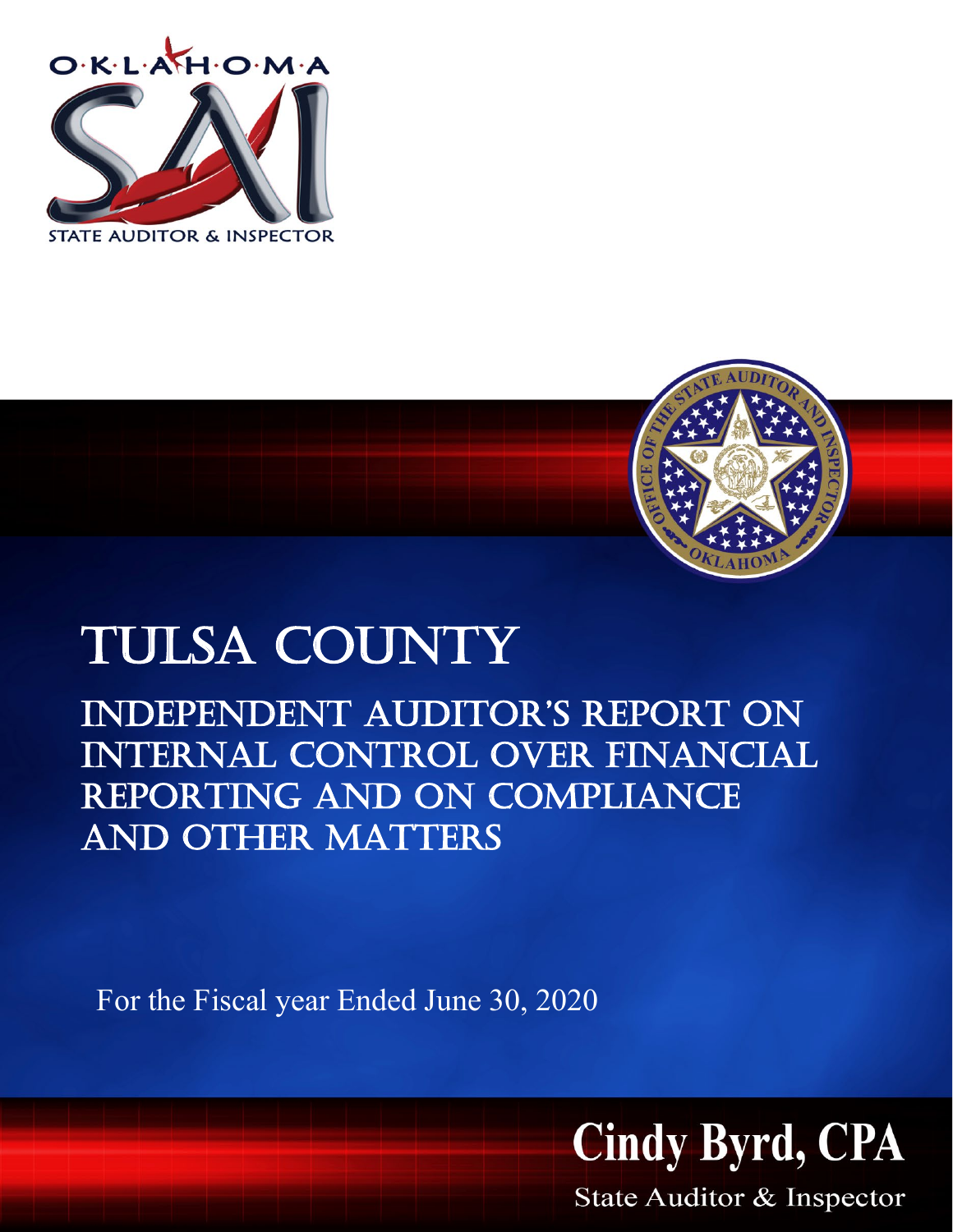**TULSA COUNTY, OKLAHOMA INDEPENDENT AUDITOR'S REPORT ON INTERNAL CONTROL OVER FINANCIAL REPORTING AND ON COMPLIANCE AND OTHER MATTERS BASED ON AN AUDIT OF FINANCIAL STATEMENTS PERFORMED IN ACCORDANCE WITH**  *GOVERNMENT AUDITING STANDARDS* **FOR THE YEAR ENDED JUNE 30, 2020**

This publication, issued by the Oklahoma State Auditor and Inspector's Office as authorized by 19 O.S. § 171, has not been printed, but is available on the agency's website [\(www.sai.ok.gov\)](http://www.sai.ok.gov/) and in the Oklahoma Department of Libraries Publications Clearinghouse Digital Prairie Collection [\(http://digitalprairie.ok.gov/cdm/search/collection/audits/\)](http://digitalprairie.ok.gov/cdm/search/collection/audits/) pursuant to 65 O.S. § 3-114.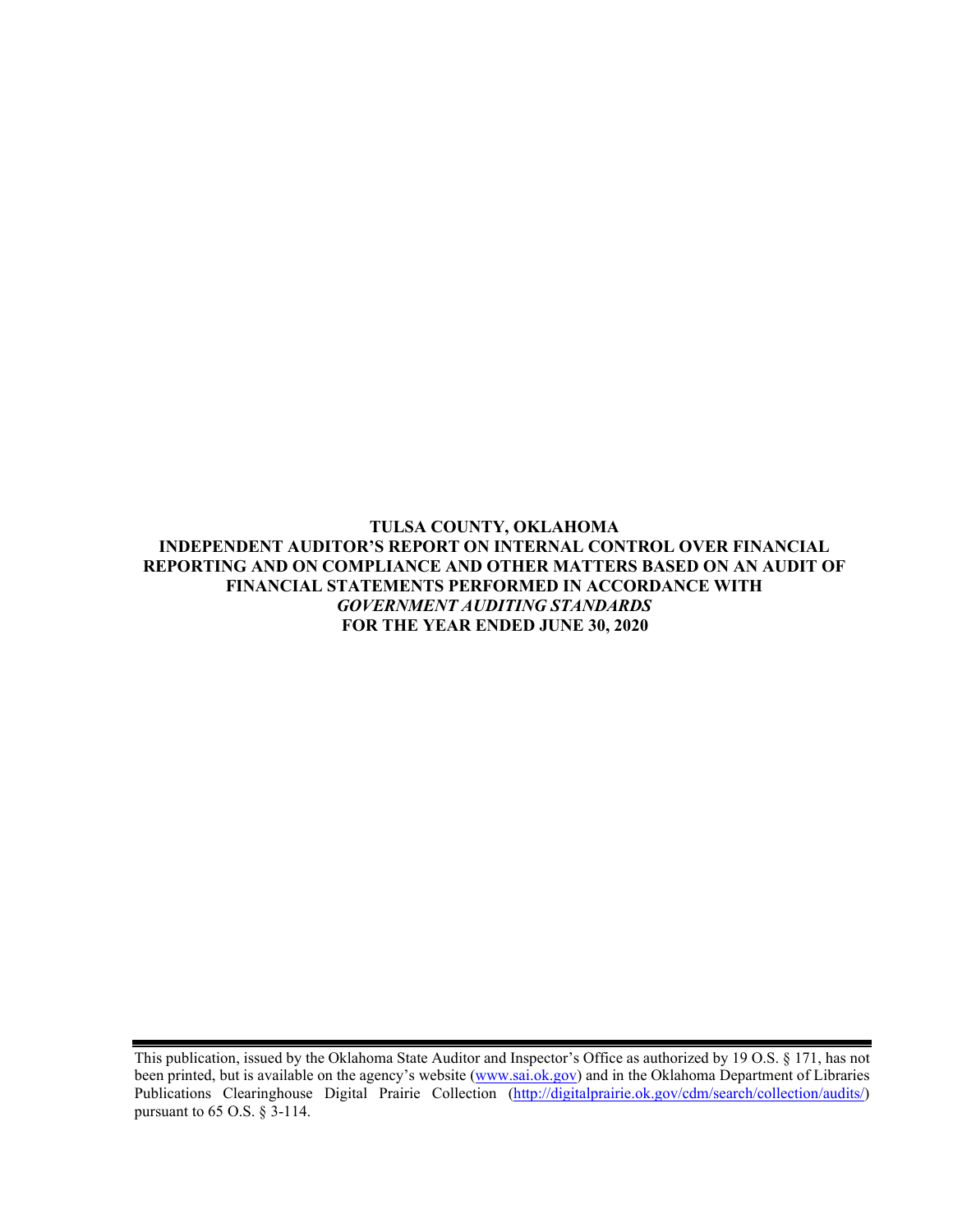

Cindy Byrd, CPA | State Auditor & Inspector 2300 N. Lincoln Blvd., Room 123, Oklahoma City, OK 73105 | 405.521.3495 | www.sai.ok.gov

April 5, 2021

## TO THE CITIZENS OF TULSA COUNTY, OKLAHOMA

Transmitted herewith is the Independent Auditor's Report on Internal Control Over Financial Reporting and on Compliance and Other Matters Based on an Audit of Financial Statements Performed in Accordance with *Government Auditing Standards* of Tulsa County, Oklahoma for the fiscal year ended June 30, 2020. The audit was conducted in accordance with auditing standards generally accepted in the United States of America and *Government Auditing Standards.*

A report of this type is critical in nature. Failure to report commendable features in the accounting and operating procedures of the entity should not be interpreted to mean that they do not exist.

The goal of the State Auditor and Inspector is to promote accountability and fiscal integrity in state and local government. Maintaining our independence as we provide this service to the taxpayers of Oklahoma is of utmost importance.

We wish to take this opportunity to express our appreciation for the assistance and cooperation extended to our office during our engagement.

Sincerely,

CINDY BYRD, CPA OKLAHOMA STATE AUDITOR & INSPECTOR

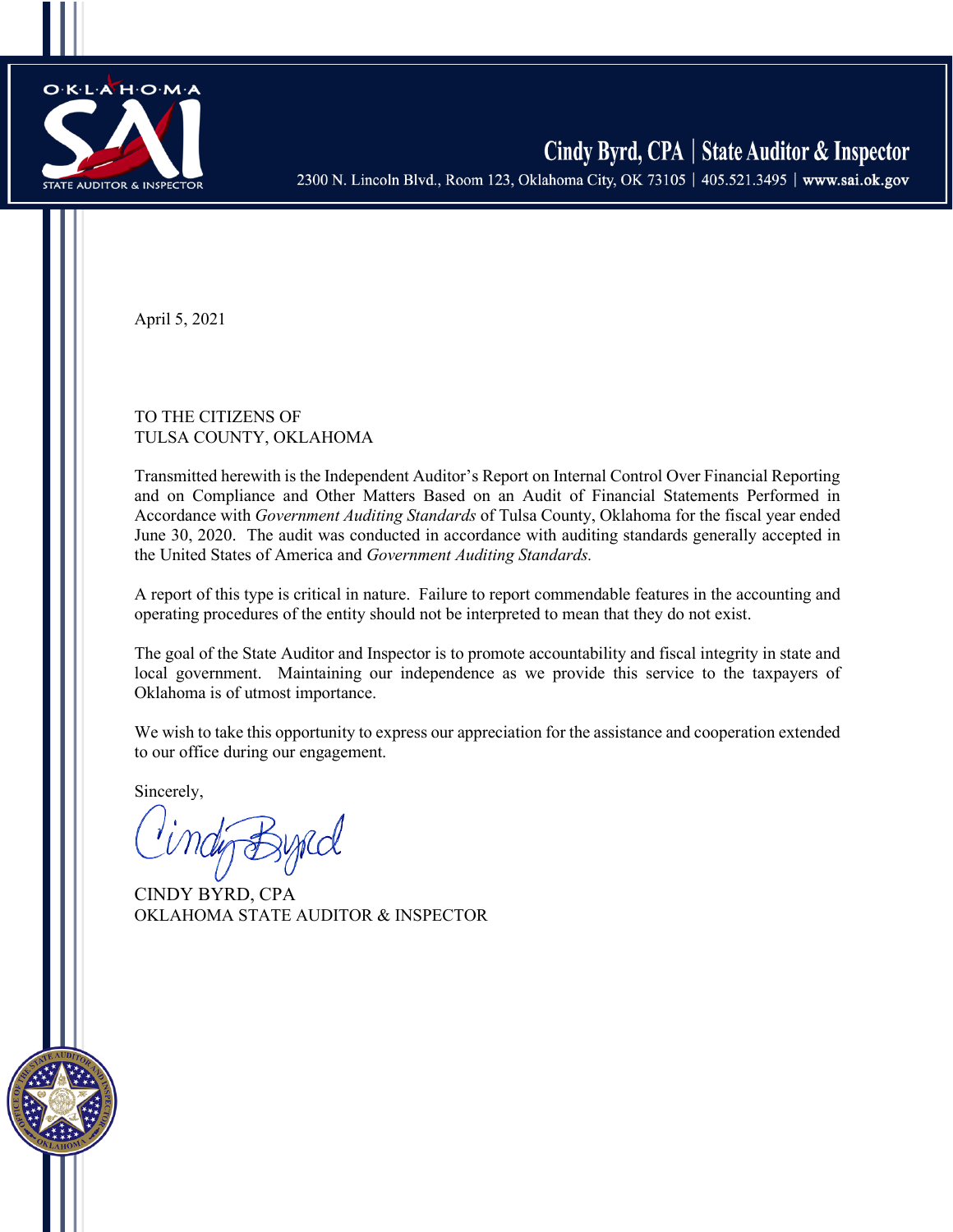

2300 N. Lincoln Blvd., Room 123, Oklahoma City, OK 73105 | 405.521.3495 | www.sai.ok.gov

## **Independent Auditor's Report on Internal Control Over Financial Reporting and on Compliance and Other Matters Based on an Audit of Financial Statements Performed in Accordance With** *Government Auditing Standards*

## TO THE OFFICERS OF TULSA COUNTY, OKLAHOMA

We have audited, in accordance with the auditing standards generally accepted in the United States of America and the standards applicable to financial audits contained in *Government Auditing Standards* issued by the Comptroller General of the United States, the financial statements of the governmental activities, the business-type activities, the aggregate discretely presented component units, each major fund, and the aggregate remaining fund information of Tulsa County, Oklahoma, as of and for the year ended June 30, 2020, and the related notes to the financial statements, which collectively comprise Tulsa County's basic financial statements, and have issued our report thereon dated February 25, 2021.

Our report includes a reference to other auditors who audited the financial statements of the Tulsa County Industrial Authority, the Tulsa County Criminal Justice Authority, the Tulsa County Home Finance Authority, the Tulsa County Employees' Retirement System, the Tulsa County Public Facilities Authority, the Tulsa County Juvenile Justice Trust Authority, and the Tulsa City/County Health Department, as described in our report on Tulsa County's financial statements. This report does not include the results of the other auditors' testing of internal control over financial reporting or compliance and other matters that are reported on separately by those auditors.

## **Internal Control over Financial Reporting**

In planning and performing our audit of the financial statements, we considered Tulsa County's internal control over financial reporting (internal control) to determine the audit procedures that are appropriate in the circumstances for the purpose of expressing our opinions on the financial statements, but not for the purpose of expressing an opinion on the effectiveness of Tulsa County's internal control. Accordingly, we do not express an opinion on the effectiveness of Tulsa County's internal control.

Our consideration of internal control was for the limited purpose described in the preceding paragraph and was not designed to identify all deficiencies in internal control that might be material weaknesses or significant deficiencies and therefore, material weaknesses or significant deficiencies may exist that were not identified. However, as described in the accompanying schedule of findings and responses, we did identify certain deficiencies in internal control that we consider to be material weaknesses and significant deficiencies.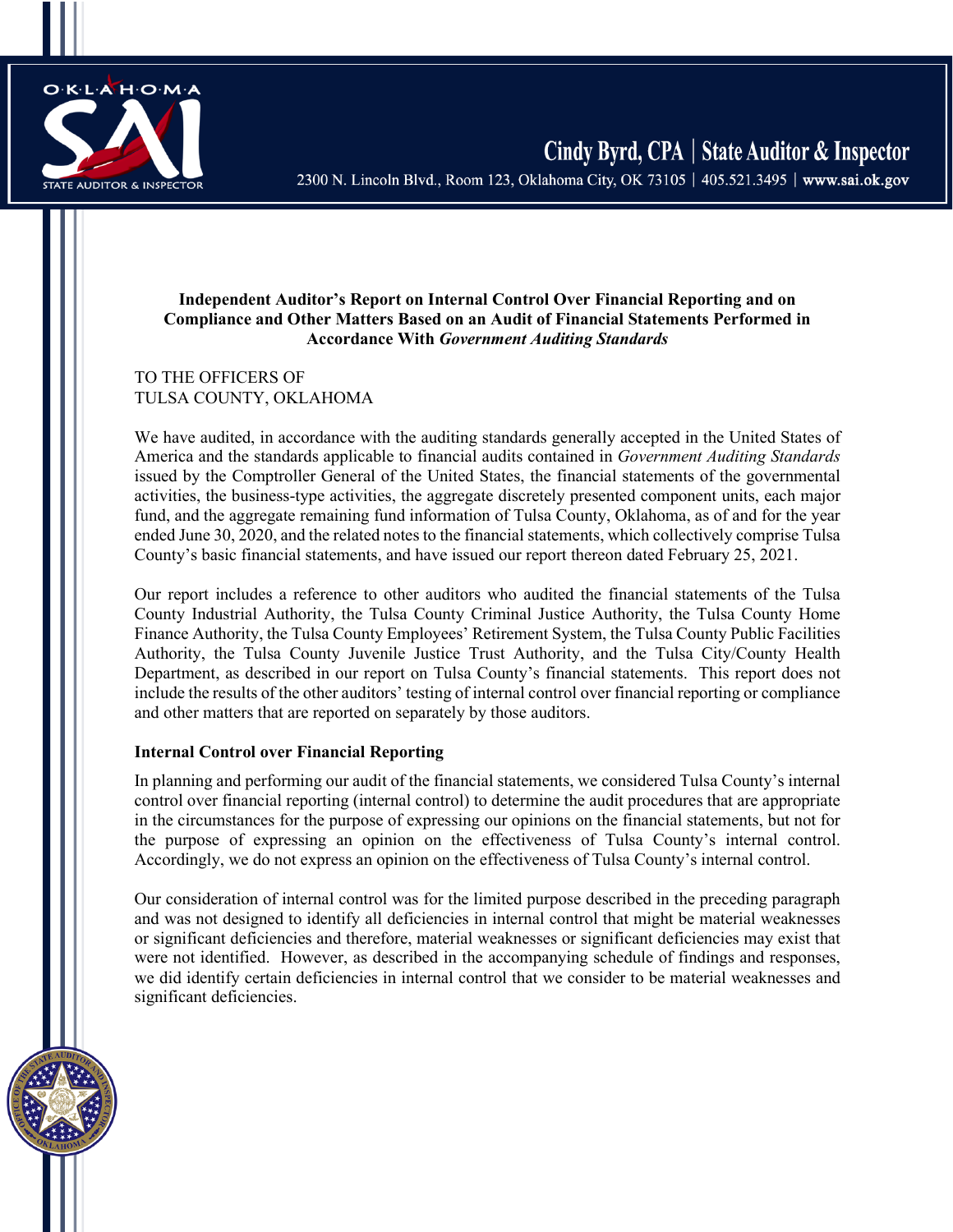A *deficiency in internal control* exists when the design or operation of a control does not allow management or employees, in the normal course of performing their assigned functions, to prevent, or detect and correct, misstatements on a timely basis. A *material weakness* is a deficiency, or a combination of deficiencies, in internal control such that there is a reasonable possibility that a material misstatement of the entity's financial statements will not be prevented, or detected and corrected on a timely basis. We consider the deficiency described in the accompanying schedule of findings and responses as item 2020-001 to be a material weakness.

A *significant deficiency* is a deficiency, or a combination of deficiencies, in internal control that is less severe than a material weakness, yet important enough to merit attention by those charged with governance. We consider the deficiencies described in the accompanying schedule of findings and responses as items 2020-008 and 2020-009 to be significant deficiencies.

## **Compliance and Other Matters**

As part of obtaining reasonable assurance about whether Tulsa County's financial statements are free from material misstatement, we performed tests of its compliance with certain provisions of laws, regulations, contracts, and grant agreements, noncompliance with which could have a direct and material effect on the determination of financial statement amounts. However, providing an opinion on compliance with those provisions was not an objective of our audit, and accordingly, we do not express such an opinion. The results of our tests disclosed an instance of noncompliance or other matter that is required to be reported under *Government Auditing Standards* and which is described in the accompanying schedule of findings and responses as item 2020-001.

## **Tulsa County's Response to Findings**

Tulsa County's response to the findings identified in our audit are described in the accompanying schedule of findings and responses. Tulsa County's response was not subjected to the auditing procedures applied in the audit of the financial statements and, accordingly, we express no opinion it.

# **Purpose of this Report**

The purpose of this report is solely to describe the scope of our testing of internal control and compliance and the result of that testing, and not to provide an opinion on the effectiveness of the entity's internal control or on compliance. This report is an integral part of an audit performed in accordance with *Government Auditing Standards* in considering the entity's internal control and compliance. Accordingly, this communication is not suitable for any other purpose.

This report is also a public document pursuant to the Oklahoma Open Records Act (51 O.S. § 24A.1 et seq.), and shall be open to any person for inspection and copying.

CINDY BYRD, CPA OKLAHOMA STATE AUDITOR & INSPECTOR

February 25, 2021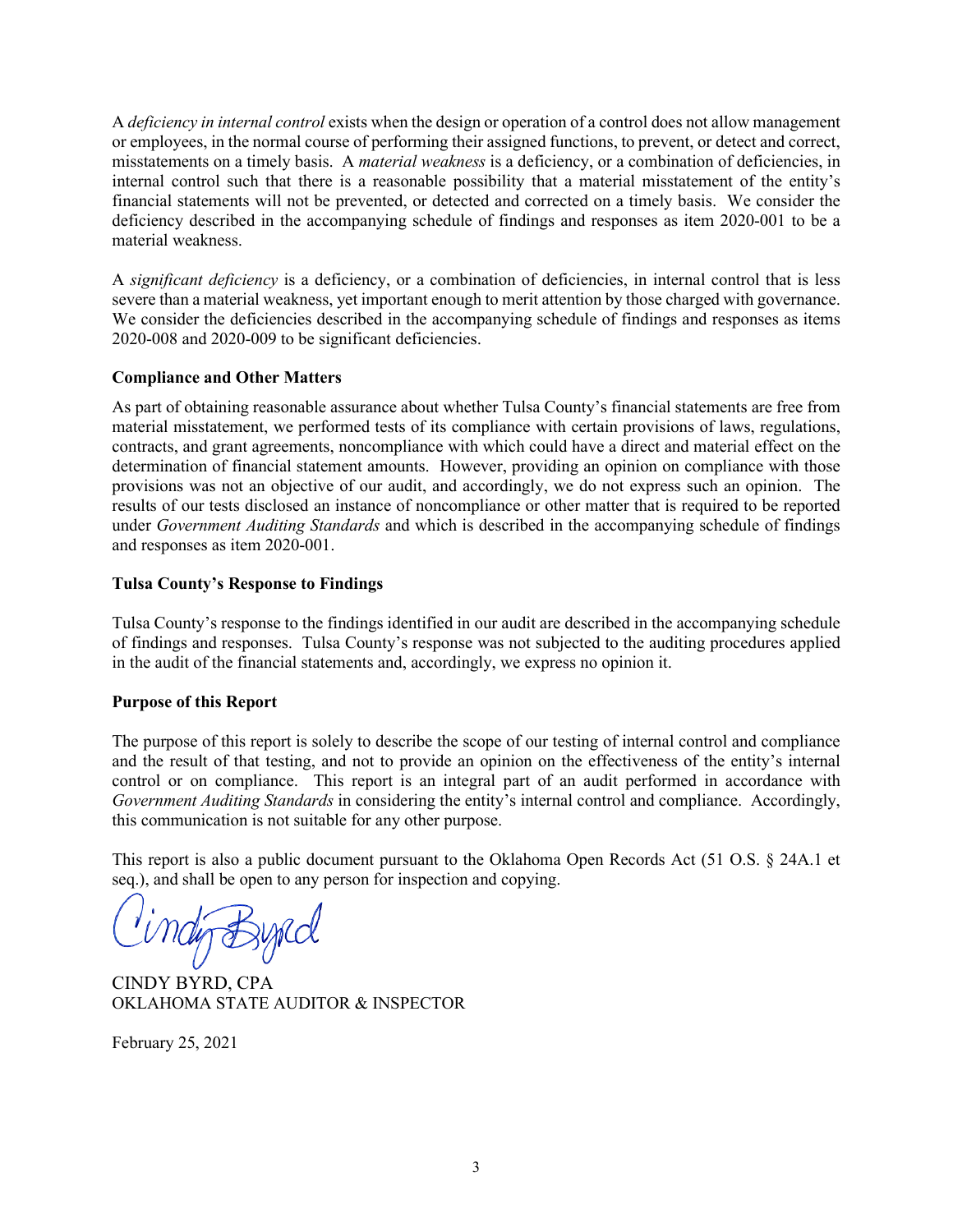**SECTION 1 - Findings related to the Report on Internal Control Over Financial Reporting and on Compliance and Other Matters Based on an Audit of Financial Statements Performed in Accordance With** *Government Auditing Standards* 

**Finding 2020-001 - Lack of Internal Controls and Noncompliance Over Disbursements (Repeat Finding – 2007-009, 2008-001, 2009-001, 2010-002, 2011-001, 2016-002, 2017-001, 2018-001, 2019- 001)**

**Condition:** Upon inquiry of County personnel, observation of the County's disbursement process, and testwork performed, the following was noted:

- The review of a sample of fifty-three (53) of the ten thousand nine hundred sixty-four (10,964) General Fund expenditures reflected the following:
	- $\circ$  Two (2) expenditures totaling \$40,132 were not encumbered prior to receiving goods or services.
- The review of a sample of forty-three (43) of the two hundred seventy-six (276) Special Project Fund expenditures reflected the following:
	- o Seventeen (17) expenditures totaling \$849,939 were not encumbered prior to receiving goods or services.
	- o One (1) expenditure for \$91,300, Special Projects warrant 500029178, issued from the Tulsa Area Emergency Management Agency (TAEMA) account, was presented to the vendor on June 15, 2020, 3 months before items were received by the County on September 15, 2020. Additionally, the purchase order associated with this expenditure, purchase order 202332, was signed certifying receipt of items on June 2, 2020.
- The review of a sample of eighty-nine (89) of the ten thousand five hundred fifteen (10,515) non-major fund expenditures reflected the following:
	- $\circ$  Two (2) expenditures totaling \$35,393 were not charged to the proper period.<br> $\circ$  Twenty-one (21) expenditures totaling \$1.129.925 were not encumbered prior
	- Twenty-one  $(21)$  expenditures totaling \$1,129,925 were not encumbered prior to receiving goods or services.

**Cause of Condition:** Policies and procedures have not been fully implemented with regard to the disbursement process to strengthen internal controls and ensure compliance with state statutes.

**Effect of Condition:** These conditions resulted in noncompliance with state statutes and could result in unrecorded transactions, misstated financial reports, undetected errors, misappropriation of funds, and a financial burden on the County.

**Recommendation:** The Oklahoma State Auditor and Inspector's Office (OSAI) recommends the County adhere to state purchasing guidelines to ensure encumbrances are made before goods or services are ordered and to ensure availability of funds. Additionally, OSAI recommends goods or services be paid for from funds designated for use during the fiscal year from which the goods or services were obtained.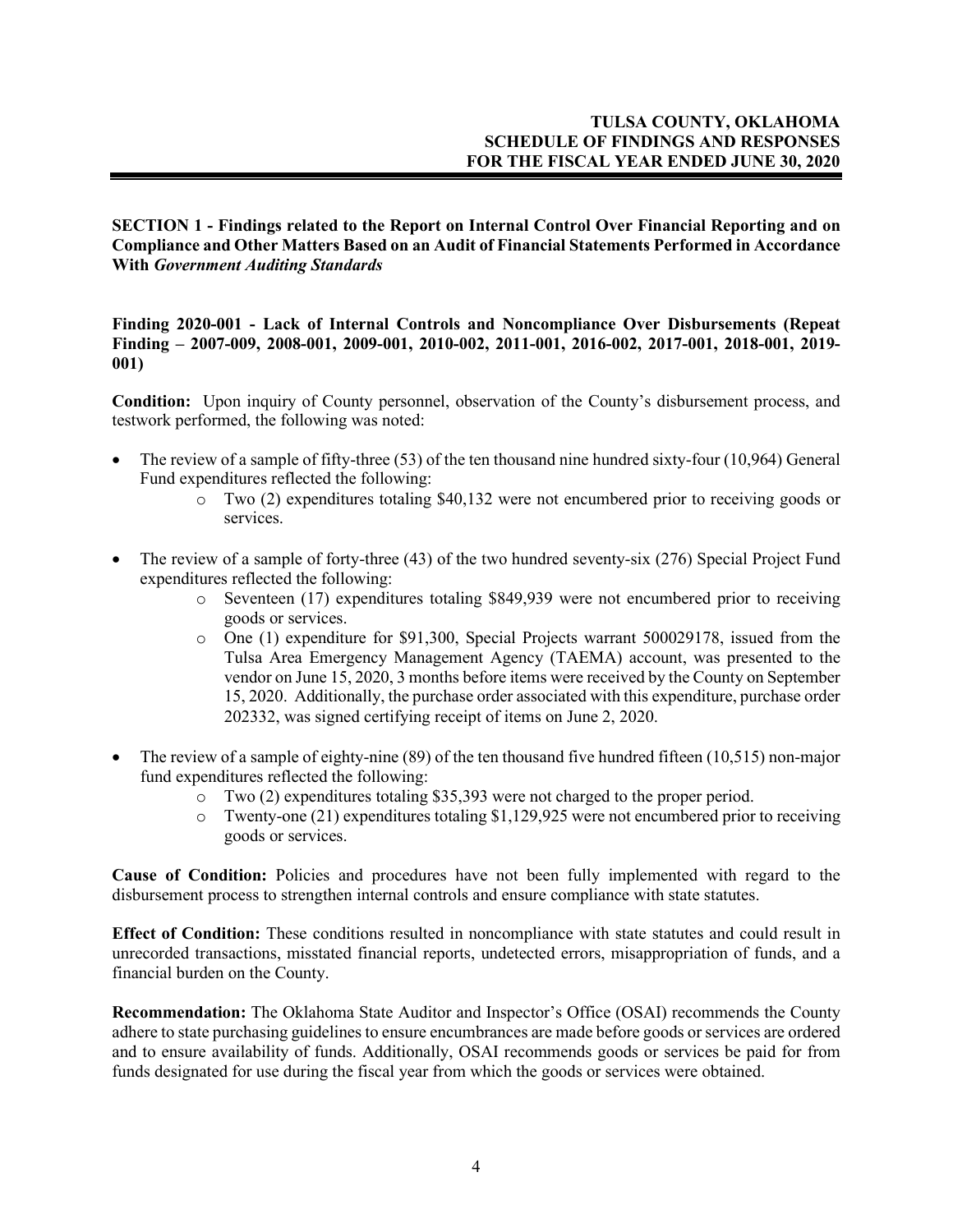## **Management Response:**

**Board of County Commissioners:** The Board of County Commissioners (BOCC) continues to work with all departments across Tulsa County to address any noncompliance within the disbursement process. The BOCC will continue to work to ensure that our departments are following statutory guidelines.

In response to the equipment that was paid for in full by TAEMA prior to the receipt of the equipment, this equipment was purchased as a direct result of the pandemic. The company required payment upfront due to the demand of the equipment. Therefore, it was necessary to pay for the equipment in full and in advance to ensure the County could secure it as soon as possible.

**County Clerk:** My office continues to work with departments across Tulsa County to reduce the number of errant disbursements. The most significant area where we continue to have issues is related to federal grants. We are working on a future solution that may include encumbering off of award letters and/or additional coordination with our subrecipients and grant administrator. We anticipate that the layout of our new enterprise resource planning (ERP) software system will also assist with the encumbrance issue.

**County Sheriff:** The Tulsa County Sheriff's Office continues to strive for excellence in adhering to the guidelines and directives found in Title 19 O.S. §1505 of the Oklahoma Statutes. The department's full attention and dedication in focusing on absolute compliance with the previously mentioned sources continues to be our highest priority, especially as it relates to fiscal management protocols for which we operate within.

**Court Clerk:** In reference to Court Clerk Revolving Fund PO#2015181, the Court Fund has a budget amount for postage which is utilized first. Any remaining balance and/or invoices are paid from the Revolving Fund. The reason for the invoice date being prior to the PO date is that the PO was paid from the Court Fund with the remaining balance due submitted for payment from the revolving fund.

**Criteria:** The United States Government Accountability Office's Standards for Internal Control in the Federal Government (2014 version) aided in guiding our assessments and conclusion. Although this publication (GAO Standards) addresses controls in the federal government, this criterion can be treated as best practices and may be applied as a framework for an internal control system for state, local, and quasigovernmental entities.

GAO Standards – Section 2 – Establishing an Effective Internal Control System – OV2.23 states in part:

## *Objectives of an Entity – Compliance Objectives*

Management conducts activities in accordance with applicable laws and regulations. As part of specifying compliance objectives, the entity determines which laws and regulations apply to the entity. Management is expected to set objectives that incorporate these requirements.

Therefore, effective internal controls require management properly implement procedures to ensure that expenditures are made in compliance with state statutes: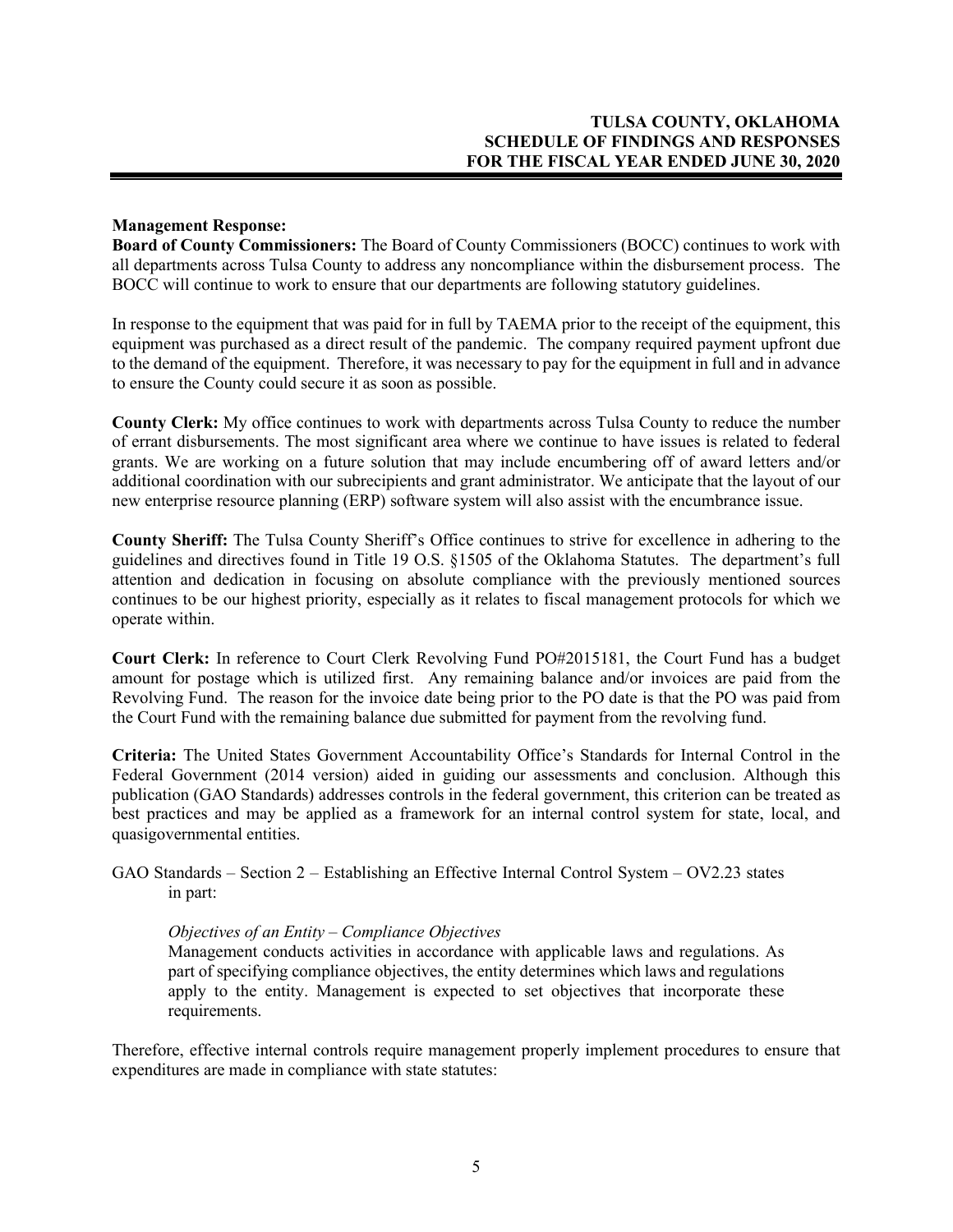Title 19 O.S. § 1505 prescribes the procedures for requisition, purchase, and receipt of supplies, material, and equipment.

- Article 10, § 15(A) of the Constitution of the Oklahoma State states " …the credit of the State shall not be given, pledged, or loaned to any individual, company, corporation, or association, municipality, or political subdivision of the State, nor shall the State become an owner or stockholder in, nor make donation by gift, subscription to stock, by tax, or otherwise, to any company, association, or corporation."
- Title 63 O.S. § 683.11F states, "Each political subdivision is authorized to exercise the powers vested under this section in the light of the exigencies of the extreme emergency situation without regard to time-consuming procedures and formalities prescribed by law, excepting mandatory constitutional requirements, pertaining to the performance of public work, entering into contracts, the incurring of obligations, the employment of temporary workers, the rental of equipment, the purchase of supplies and materials, and the appropriation and expenditure of public funds."
- Title 62 O.S. § 310.4 states in part, "All unencumbered balances, if any, […] on hand at the close of day June 30, may remain as a credit for said fiscal year up to the close of day September 30, next. [….] Provided this act shall not be so construed to allow the incurring of a new indebtedness after June 30 chargeable to the appropriation account of the immediately preceding fiscal year."
- Title 68 O.S. § 3003 states in part, … The recipient government may encumber funds in an amount not to exceed the sum of the total letter of commitment, which is a binding commitment of funding which the recipient government will receive for the project or projects eligible for such federal funding. The encumbrance of funds authorized by this section shall be made in accordance with procedures prescribed by the State Auditor and Inspector and shall be administered in accordance with rules and regulations concerning such distribution adopted by the federal government and the state agency, board, or commission. Any expenditure incurred by the recipient government using the letter of commitment appropriation process and disallowed by the federal government or state agency, board, or commission administering the funds shall be paid by the recipient government.

## **Finding 2020-008 - Lack of Internal Controls Over Business Continuity Plan (Repeat Finding – 2018- 008 and 2019-005)**

**Condition:** Upon inquiry and review of the County's Business Continuity Plan (BCP), it does not appear adequate controls are in place to ensure, in the event of a disaster, the County would not have delays in the recovery of operations. The specifics of the condition have been sanitized to protect the County pursuant to the provision of 51 O.S. § 24A.28.

**Cause of Condition:** Policies and procedures have not been fully implemented to ensure the County has prepared and approved a formal BCP that would meet the needs of the County in the event of a disaster.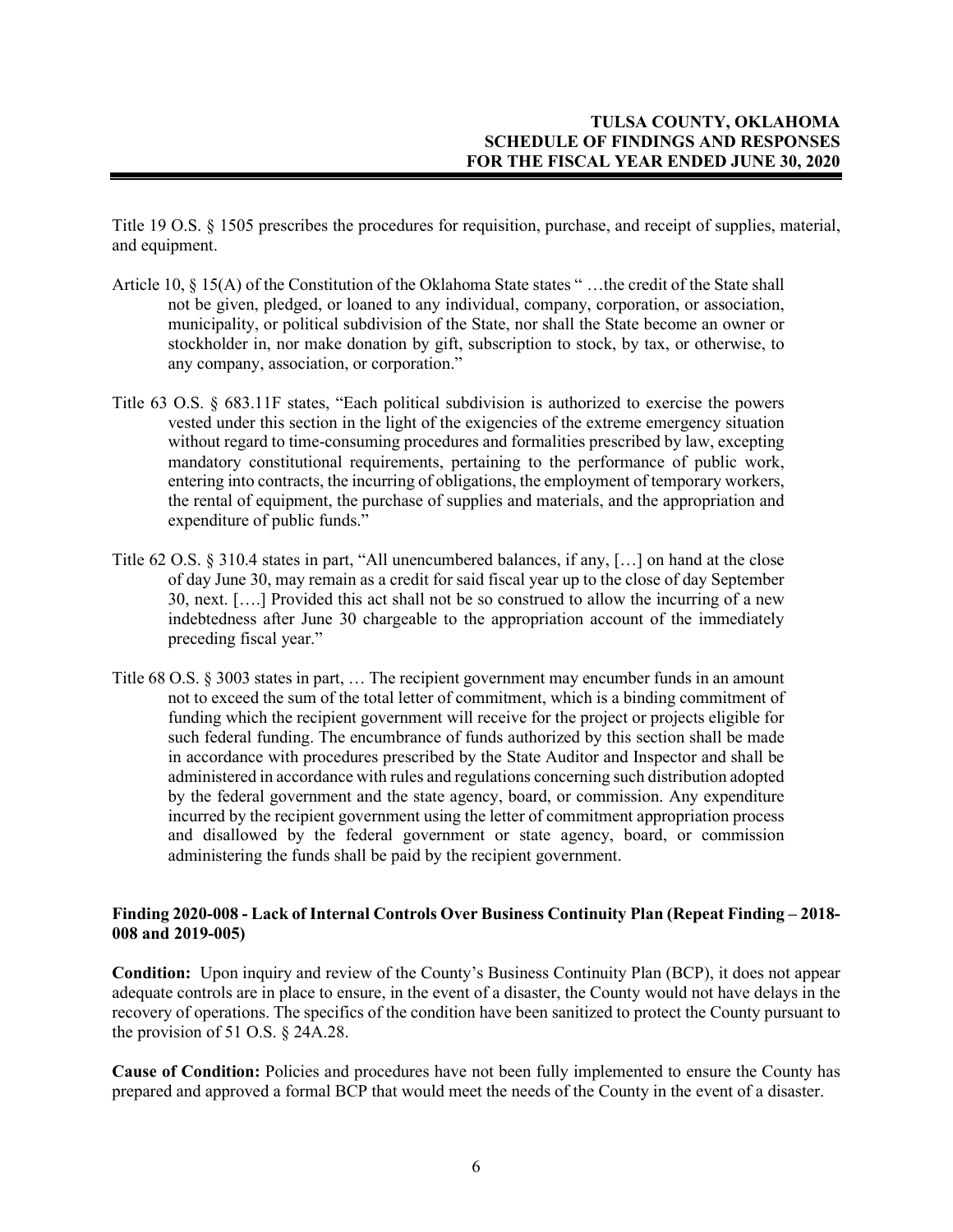**Effect of Condition:** This condition could result in increased delays in the recovery of critical business functions of the County.

**Recommendation:** OSAI recommends the County comply with best practices presented in the criteria. The specifics of the recommendation have been sanitized to protect the County pursuant to the provision of 51 O.S. § 24A.28.

## **Management Response:**

**Board of County Commissioners:** The BOCC considered and approved the Tulsa County Continuity of Operations Plan (the Plan) on December 7, 2020. The Plan has been filed with the Tulsa County Clerk's Office as well as the Tulsa Area Emergency Management Office.

**Criteria:** According to *CobiT, Deliver Service, and Support 4.03 Develop and implement a business continuity response*, management should develop a business continuity plan (BCP) and disaster recovery plan (DRP) based on the strategy. Document all procedures necessary for the enterprise to continue critical activities in the event of an incident.

## **Finding 2020-009 - Lack of Internal Controls Over Depreciation of Capital Assets**

**Condition:** Upon inquiry and observation of the County's accounting for depreciation expense on capital assets, we noted that the accumulated depreciation and current year's depreciation expense reported in the County's financial reports did not reconcile to asset listings maintained by the County. It was determined that accumulated depreciation had been overstated by \$4,406,835. This was the result of \$2,921,361 in overstated current year depreciation expense, \$1,519,951 in overstated depreciation expense in the prior fiscal year, and \$34,477 in unidentified understatements.

**Cause of Condition:** Policies and procedures have not been designed and implemented to ensure the accurate and complete reporting of depreciation on capital assets.

**Effect of Condition:** These conditions resulted in misstated financial statements and could result in further unrecorded transactions, unauthorized changes to an asset, or undetected clerical errors.

**Recommendation:** OSAI recommends management design and implement policies and procedures to ensure controls are fully implemented or to ensure accurate and complete reporting of depreciation of capital assets.

#### **Management Response:**

**County Clerk:** The County Clerk's Office prepares several schedules related to capital assets, all of which are cross referenced and reviewed. Accumulated depreciation was overstated in the prior year due to an uncaught error, and this error continued through the current fiscal year. The error was corrected and submitted to the auditors with revised figures, and additional training and follow up has been provided to both the preparers and reviewers of these schedules. In addition, there has been an unreconciled difference in depreciation (\$< 40,000) since FY 2016. This difference will be fully reconciled before the end of FY 2021.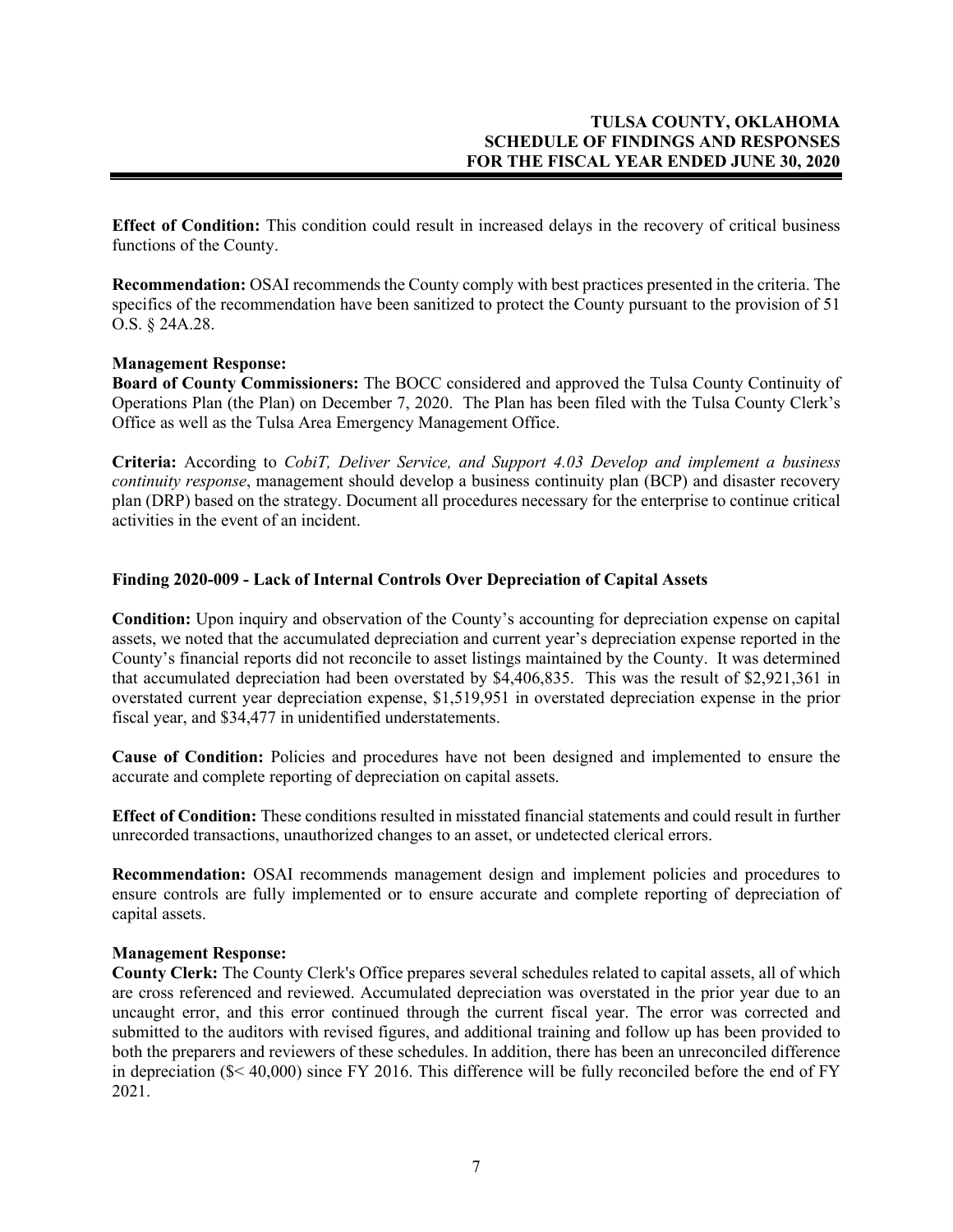**Criteria:** The GAO Standards – Principle 10 – Design Control Activities – 10.03 states in part:

10.03 – Transactions are promptly recorded to maintain their relevance and value to management in controlling operations and making decisions. This applies to the entire process or life cycle of a transaction or event from its initiation and authorization through its final classification in summary records. In addition, management designs control activities so that all transactions are completely and accurately recorded.

Additionally, Section 2 – Establishing an Effective Internal Control System – OV2.24 Safeguarding of Assets states in part:

OV2.24 – Management designs an internal control system to provide reasonable assurance regarding prevention or prompt detection and correction of unauthorized acquisition, use, or disposition of an entity's assets.

**SECTION 2 - This section contains certain matters not required to be reported in accordance with**  *Government Auditing Standards.* **However, we believe these matters are significant enough to bring to management's attention. We recommend that management consider these matters and take appropriate corrective action.**

No matters were noted.